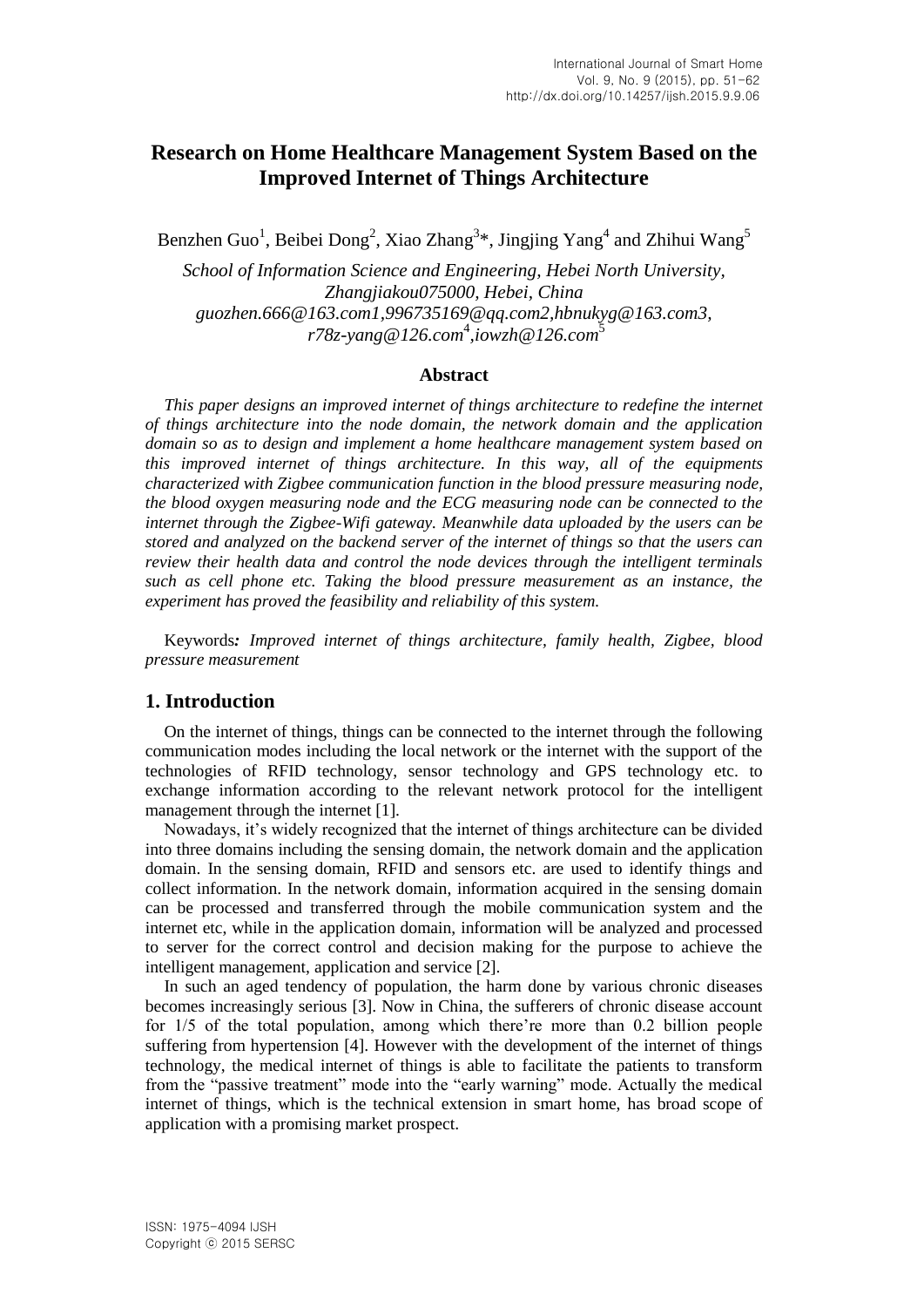Aiming at the generally acknowledged fact that the sensing domain in the three-tier internet of things architecture has been defined narrowly in scope, this paper proposes an improved internet of things architecture to extend and expand the concept of sensing domain, which is also called as the node device domain. Actually it's based on this improved internet of things architecture that a home healthcare management system is designed, which can then be used to measure the various physical health parameters such as the blood pressure, the [blood](http://dict.youdao.com/w/blood/) [oxygen](http://dict.youdao.com/w/oxygen/) and the ECG etc. with the measuring data able to be uploaded to the web server so that the users can review their health data and control the node devices by connecting their smart phones to the server.

## **2. Improved Internet of Things Architecture**

Since the concept of internet of things has extremely extensive [connotation](http://dict.youdao.com/search?q=connotation&keyfrom=E2Ctranslation) [and](http://dict.youdao.com/w/and/) [denotation,](http://dict.youdao.com/w/denotation/) then in most cases the researchers would like to adopt the USN-based highlevel architecture described by the ITU.T in the Y.2002 Proposal as the foundation [5] when they're trying to describe the architecture of the internet of things. In an ITU model, the architecture of internet of things has been divided into three major domains: the sensing domain, the network domain and the application domain. In fact, in the research technology route provided by ITU, there's not a separate research having been made purposely on the internet of things. Therefore the sensing domain in the internet of things architecture has been defined through the extension of the concept of WSN. Currently it's widely recognized that the sensing domain consists of two parts, including the data acquisition and the short-distance data transmission. It means that firstly, data will be acquired from the external physical world through such equipments as sensors and [cameras](http://dict.youdao.com/w/camera/) etc. for the collaborative operation or data will be transferred to the gateway equipment [6] through the short-distance wire or wireless transmission technologies including Bluetooth, infrared, ZigBee or [industrial](http://dict.youdao.com/w/industrial/) [field](http://dict.youdao.com/w/field/) [bus](http://dict.youdao.com/w/bus/) etc.

With the rapid development of the internet of things technology, the underlying hardware equipments in the internet of things are able to provide such functions that are far beyond the well-defined scope of the sensing domain, which includes acquisition and transmission. Actually many of the underlying equipments in the internet of things are able to realize various actions under the control command from the backend server. Therefore there're two data transmission modes, including forward transmission and reverse transmission modes. Moreover the increasing diversification of the hardware in the internet of things makes the functions become more and more complicated. Now all of the underlying equipments including the intelligent [temperature](http://dict.youdao.com/w/temperature/) [controllers](http://dict.youdao.com/w/controller/), the smart sockets and the smart appliances that are available on the market and have been used in the internet of things, are characterized with the features of forward and reverse data transmission, data acquisition and remote control and integration. Under such a circumstance, this paper defines the underlying hardware of the internet of things into the node device domain to extend and expand the original concept of the sensing domain in the internet of things, where the equipments in this domain include but not limit to the acquisition and transmission of the physical data, the forward and reverse data transmission and the remote control. The improved architecture is indicated in Figure 1: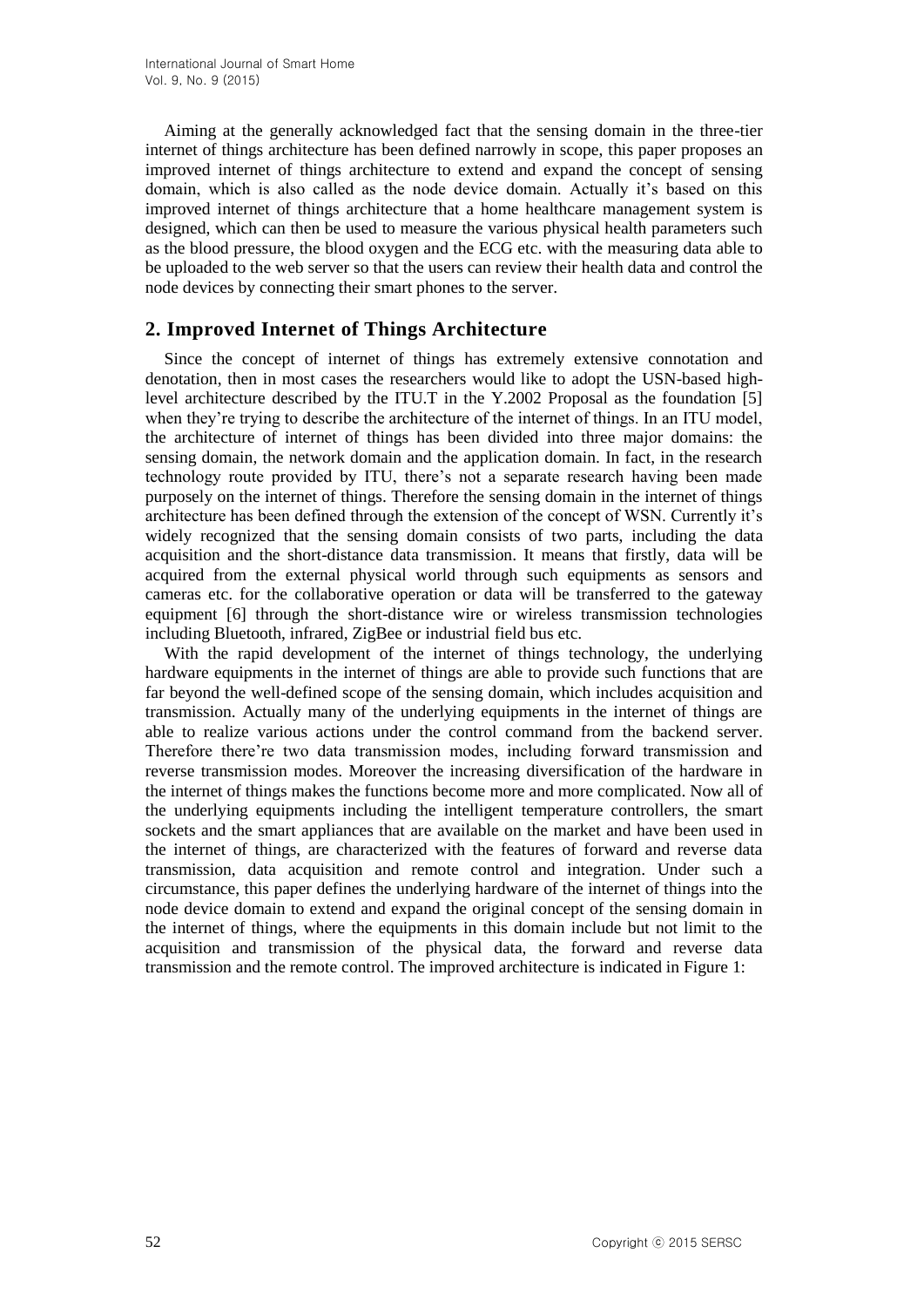

**Figure 1 . Improved Architecture Of Internet Of Things**

## **3. The Overall Architecture of Home Healthcare Management System**

In this chapter, home healthcare management system is designed based on the improved internet of things architecture described in Chapter 2 with the architecture diagram shown in Figure 2. There're various equipments for the measurement of vital signs in the node device domain including the blood pressure measuring instrument, the blood oxygen measuring device and the body temperature measuring device etc., enabling the user's measuring data to be sent to the Zigbee-wifi gateway for the internet of things via the Zigbee wireless communication. Such a gateway, which can be connected to the home router through wifi for the further access to the internet, is able to upload data to the back-end server.



### **Figure 2. Architecture Diagram of the Home Healthcare Management System**

With the advantages of large network capacity, low power consumption, long-distance transmission, low cost, simple architecture and automatic networking [9-10], Zigbee technology enables the various household equipments to be connected to the Zigbee gateway for a reliable data transmission.

Different from those intelligent healthcare devices (such as the bracelet) that are very common in the market and generally adopt the Bluetooth for the connection with cell phone, this system introduces the Zigbee wireless communication technology to the node device domain to enable the users to upload the measuring data without the need of any cell phone. Therefore the users can get access to the server to review their health data at anytime and anywhere. In addition to these, the application of the Zigbee network makes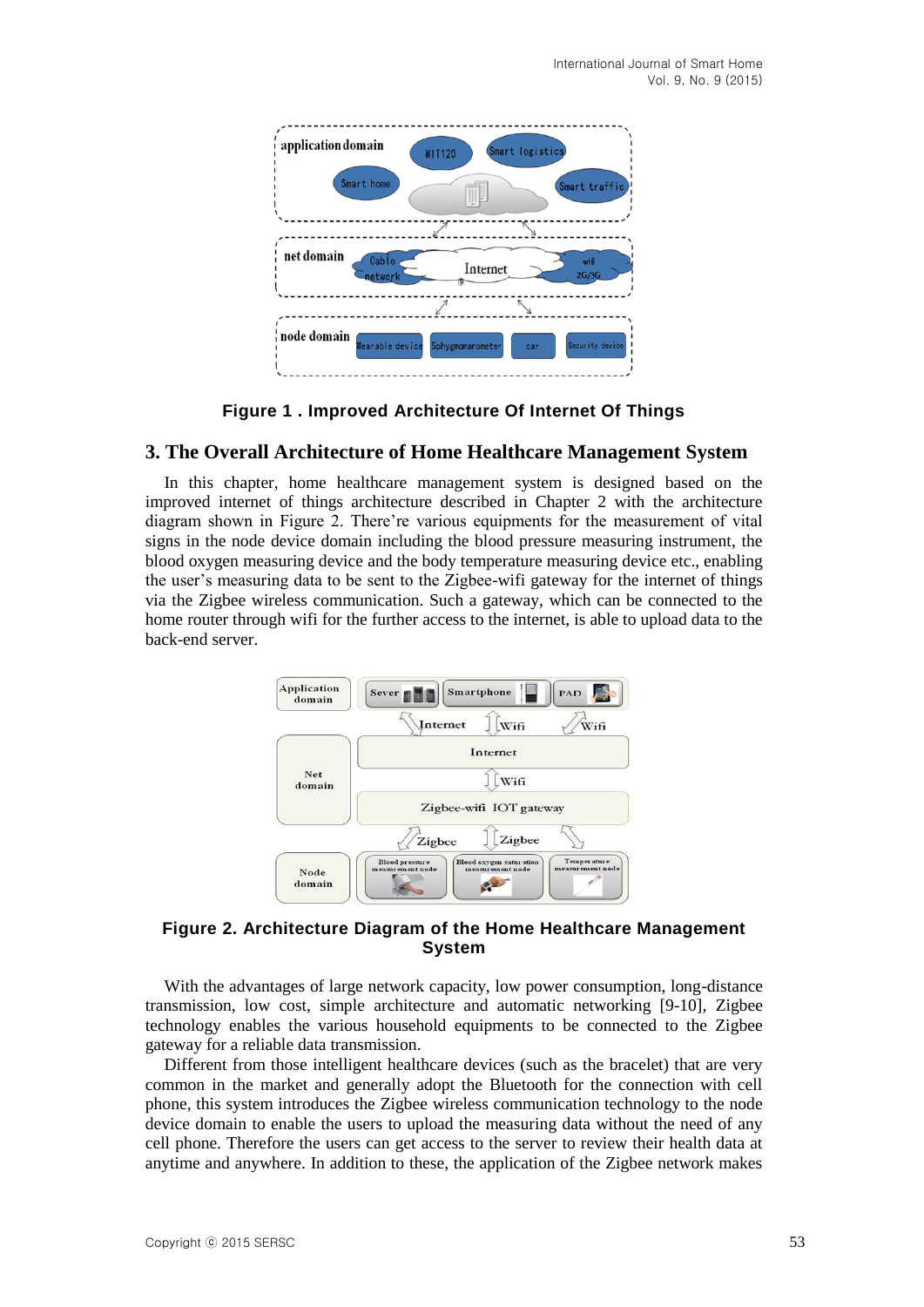the system featured with strong scalability, which makes it an easy work to expand the functions based on this home healthcare management system. In this way, the system will achieve the other smart-home functions, such as appliance control and monitoring on the family environment etc.

## **4. System Design and Implementation**

This chapter mainly introduces the design and implementation of various function modules in the system, including the building of a back-end server in the application domain, the design of a Zigbee-wifi gateway for the internet of things and the design of the blood pressure measuring node.

#### **4.1. Design and Implementation of Back-End Server**

The back-end server, which is home user-oriented, is the data processing and analysis center of the system. The functional units of the server mainly include the user management module, the service response module and the data storage and analysis module. The user management module is designed for the management over the user's registration rights and the user's authentication on all of the devices in the internet of things. The service response module serves for the analysis and statistics of the multi-user data, while the data storage and analysis module is used to provide data support for every function module.

The [physical](http://dict.youdao.com/w/physical/) [implementation](http://dict.youdao.com/w/implementation/) of the server consists of web server and database server. It's through the Http protocol-based communication module that the Zigbee-wifi gateway for the internet of things and the user's smart phone can communicate with the web server, which can be built according to the technology applied in the Apache Tomcat server. JSP technology has been adopted in the web server to feed back the web information, and JavaBean and Servlet technologies have been applied to make response to the user requests and complete the processing of the transactions. Meanwhile access operation can be performed on the web server to access the MySQL database through the JDBC access method. The functional block diagram of the server is shown in Figure 3.



 **Figure 3. Block Diagram of the Server**

 The data process flow in the core of the system is indicated in Figure 4. Both of the gateway for the internet of things and the user' smart phone device will work as the client terminal to communicate with the server through the Http protocol. Servlet, JDBC and Model represent separately the part of Tomcat web server and DB is the back-end MySQL database.



 **Figure 4. Data Process Flow**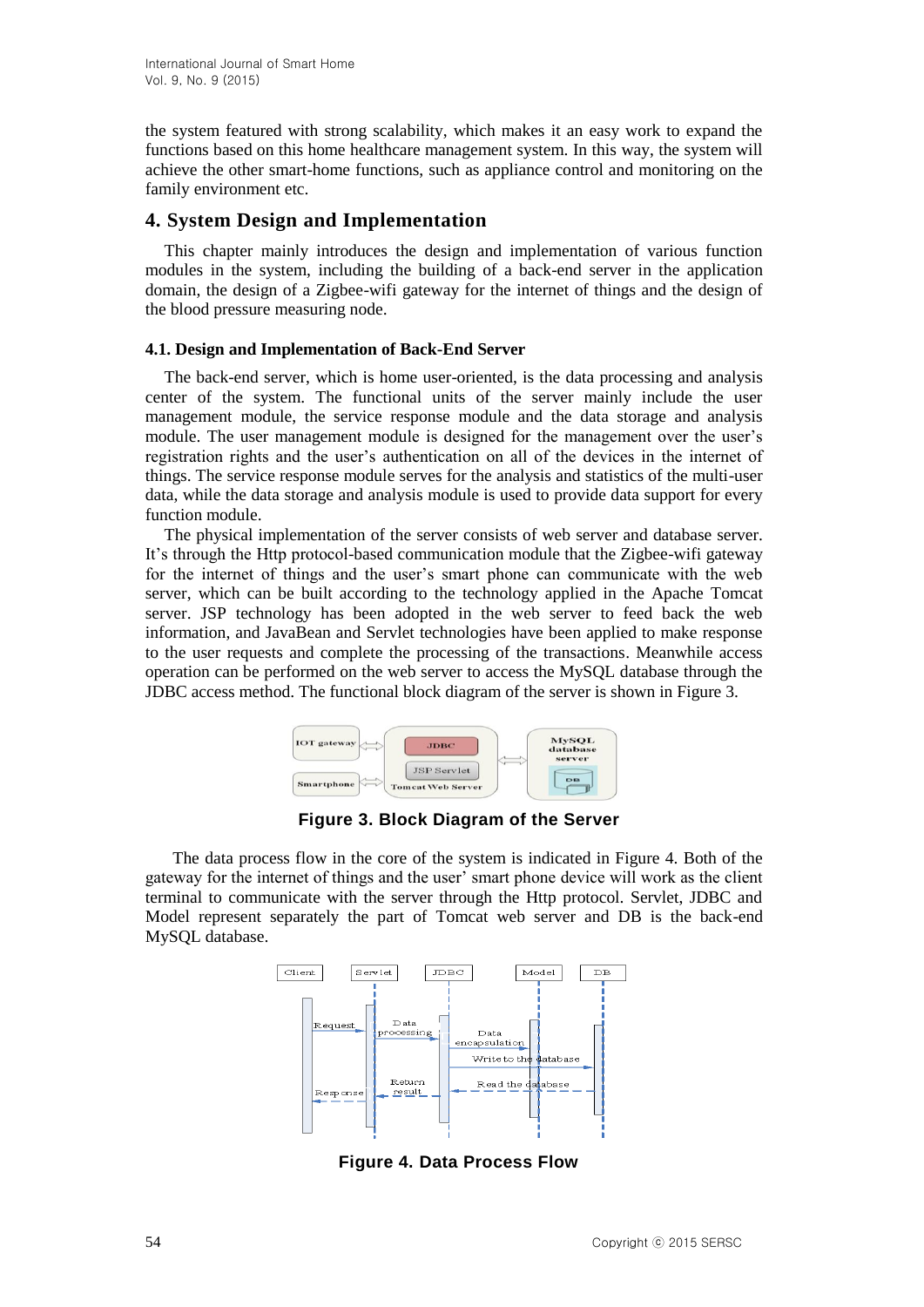After the gateway for the internet of things is powered on, it will automatically establish an HTTP connection with the back-end server and send the registration information to the back-end server so that the users can complete the user registration or the private gateway registration to activate the gateway after the intelligent terminals are connected to the backend server. In the case that the user doesn't take the measurement of the [physiological](http://dict.youdao.com/w/physiological/) [parameters](http://dict.youdao.com/w/parameter/), heartbeat packages will be sent regularly from the gateway to the back-end server to make sure that the back-end server will keep the gateway in an [activated](http://dict.youdao.com/w/activated/) [state.](http://dict.youdao.com/w/state/) Also when the measurement on the [physiological](http://dict.youdao.com/w/physiological/) [parameters](http://dict.youdao.com/w/parameter/) is completed, the gateway for the internet of things will send automatically the test data to the back-end server.

It's through the HTTP protocol that both of the user's smart terminals and the gateway for the internet of things communicate with the back-end server. Define that an HTTP message consists of message header and message body. The message header is constituted by the following elements including <Total Length, Cmd Type, SequenceId >, where the Total Length is used to record the total length of the message (including the message header and message body) and the Cmd Type indicates the command or response type, consisting of registration, activation and query. The message body that is closely after the message header contains all of the uploaded measuring data consisting of the following elements including < Device Type, GatewayID, Node type, Node ID, Data type, Data Length, Data>, where Device Type is used to indicate if the message is a gateway message or a node message, GatewayID refers to the serial number of the gateway, Node type is the type of the node device (0 represents the sphygmomanometer,1 represents the [oximeter](http://dict.youdao.com/w/oximeter/) and so on), Node ID is the serial number of the node device, Data type is the type of the uploaded data (for example, 0 represents the heart rate value and 1 represents the blood pressure value), Data Length is the length of the data and Data is the specific measuring data. The structure of the HTTP message is indicated in Figure 5:



 **Figure 5. The Structure of the Message**

#### **4.2. Design and Implementation of Zigbee-Wifi Gateway**

The gateway for the internet of things is able to realize the transformation of the zigbee-wifi protocol in data communication, the unpacking and the repacking of the node device data and the background control command with the structure diagram shown in Figure 6.

Choose Zigbee CC2530 chip produced by TI Company as the Zigbee module. Integrated with the industrial leading RF transceiver and the enhanced industrial 8051MCU, CC2530 chip is designed with abundance resources [11] including the programmable [Flash memory,](http://dict.youdao.com/w/flash_memory/) 8KB RAM and the UART communication interface. With the support of the 8051MCU embedded in the CC2530 and the large RAM resource, gateway authentication and data processing can be performed within the CC2530 without the need of any additional microcontroller. In this way, both of the size and the power consumption of the device will be reduced.

Choose XLW002S module as the wifi module, which is equipped with the onboard TCP/IP [protocol](http://dict.youdao.com/w/protocol/) [stack](http://dict.youdao.com/w/stack/) and a [light-weight](http://dict.youdao.com/w/light-weight/) WEB server. Therefore the availability of a UART [serial](http://dict.youdao.com/w/serial/) [port](http://dict.youdao.com/w/port/) will complete the integration of this module into the user system.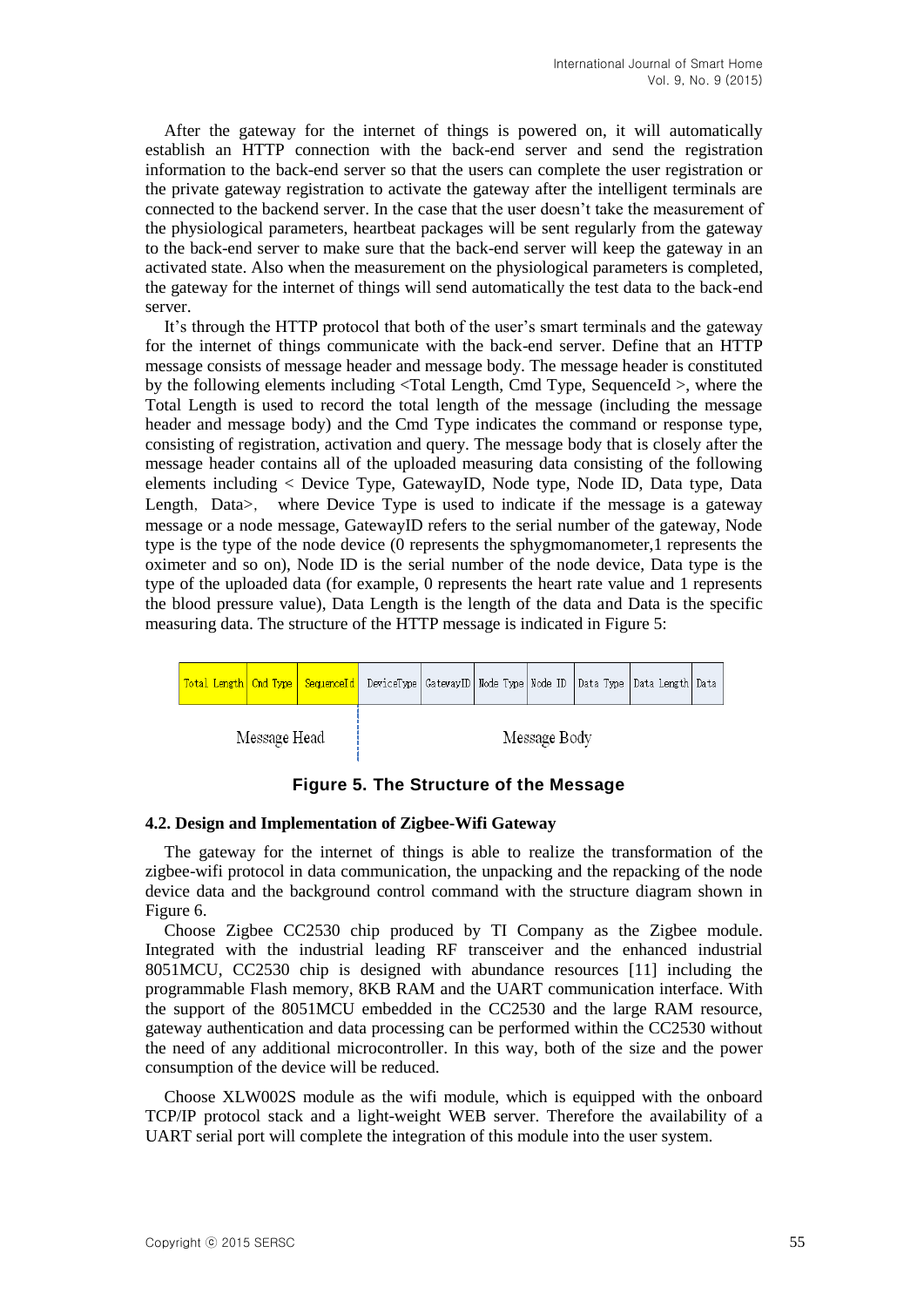

**Figure 6. Block Diagram of the Gateway**

#### **4.3. Design and Implementation of Blood Pressure Measuring Node**

To be specific, the node device domain contains various healthcare monitoring equipments including the blood pressure measuring node, the blood oxygen measuring node and the body temperature measuring node in the internet of things based home healthcare management system. In this section, it introduces the design and the implementation methods for the blood pressure measuring node in the node device domain of the system.

#### 1. Measuring Method

Medically, many methods have been proposed to measure the blood pressure. Compared with the Korotkoff-Souna method and the other methods, the oscillometric method that is able to [eliminate](http://dict.youdao.com/w/eliminate/) the influence of the [subjective](http://dict.youdao.com/w/subjective/) [factors](http://dict.youdao.com/w/factor/) from the operators is extremely suitable for the implementation of SCM. Therefore in this paper, oscillometric method is adopted for the blood pressure measurement.

The oscillometric method has been used to estimate the [pressure](http://dict.youdao.com/w/pressure/) [value](http://dict.youdao.com/w/value/) according to the variation trend of the pulse wave if there're changes in the cuff pressure.  $A<sub>s</sub>$  indicated in Figure 7, As represents the SBP of the testee,  $P_i$  is the corresponding amplitude of the pulse wave,  $A_d$  represents the amplitude of the pulse wave corresponding to  $P_d$ , the diastolic blood pressure and  $A_{\text{max}}$  is the maximum amplitude of the pulse wave with the xcoordinate indicating the various pressure values during the deflating of the cuff. The  $A_d / A_{\text{max}}$  ratio,  $K_d$  is the normalized diastolic blood pressure and the  $A_s / A_{\text{max}}$  ratio  $K_s$  is the normalized systolic pressure. Both of  $K_d$  and  $K_s$  are the constants. As long as the maximum amplitude of the pulse wave is obtained, it's possible to work out the amplitudes of  $A<sub>s</sub>$  and  $A<sub>d</sub>$  that correspond separately to the [systolic](http://dict.youdao.com/w/systolic/) blood [pressure](http://dict.youdao.com/w/pressure/) and the diastolic blood pressure. Then through the query, it would be easy to obtain the values of the static cuff pressure which are actually the testee's [systolic](http://dict.youdao.com/w/systolic/) blood [pressure](http://dict.youdao.com/w/pressure/) and the diastolic blood pressure when the amplitudes are separately  $A<sub>s</sub>$  and  $A<sub>d</sub>$ . According to the conclusions made based on the Mauro mathematical model, the normalized coefficient, *K s* is between 0.46 and 0.64 and the normalized coefficient,  $K_d$  is between 0.43 and 0.73[12]. In this paper, it adopts such amplitude coefficients that are widely adopted in the clinical medicine, say  $K_s = 0.46$ ,  $K_d = 0.59[13]$ .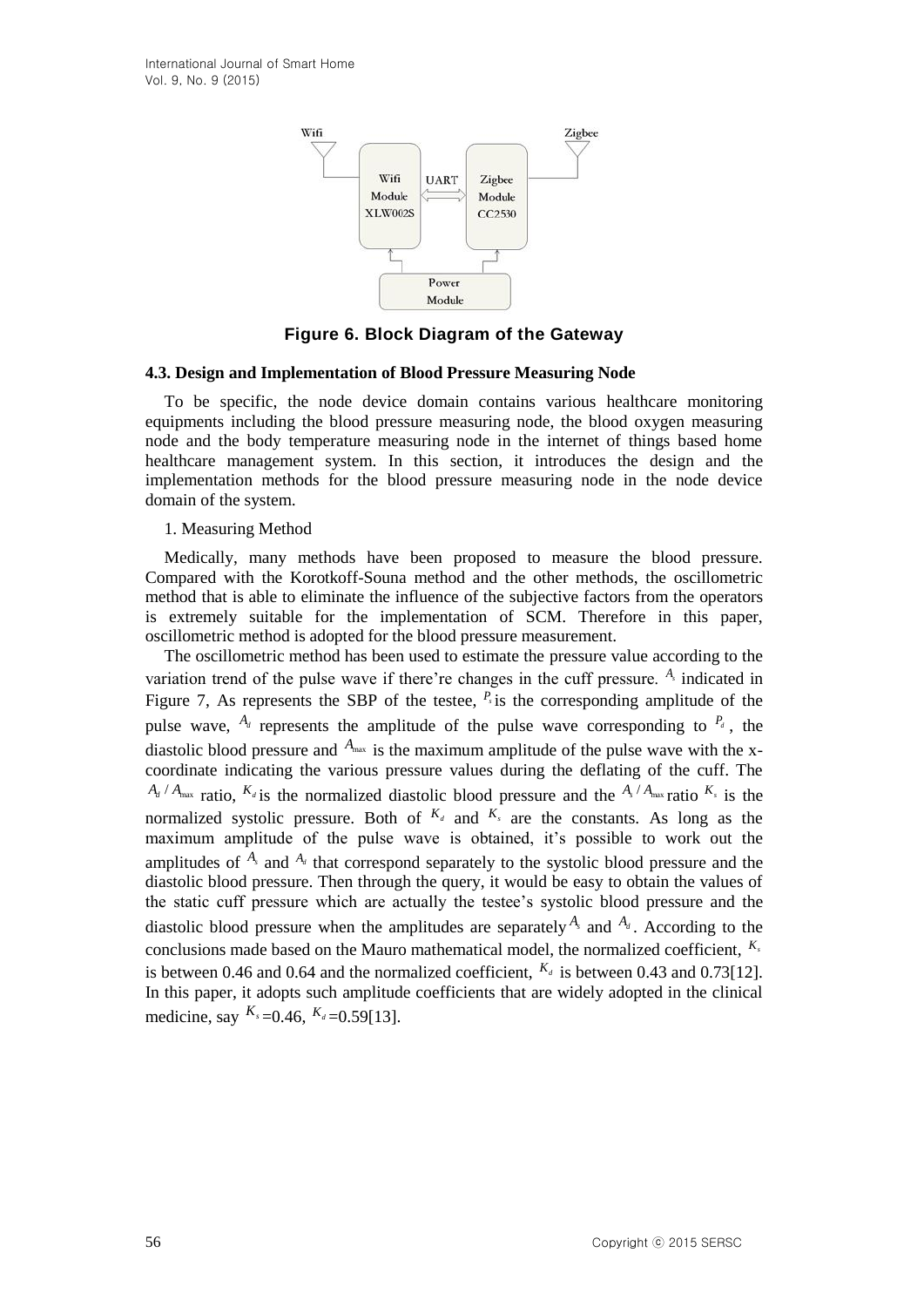

### **Figure 7. Oscillometric Method for the Blood Pressure Measurement**

Assume that the static pressure sequence is  $\mathcal{L}$   $\mathcal{L}$   $\mathcal{L}$   $\mathcal{L}$  and the amplitude sequence is  $\mathcal{L}$ ,  $\mathcal{L}$ , thus according to measurement principle of amplitude coefficient method, the corresponding  $P_{\text{ref}}[i]$  will be systolic pressure when there is  $\int$  for  $\mathscr{A}$ *M* $\rightarrow$   $\mathscr{A}$ <sub>*M*</sub> $\rightarrow$  *M*<sub> $\rightarrow$ </sub> *S*<sub>*M*</sub> is difficult to find out a appropriate  $\frac{A[i]}{i}$  to meet the relationship due to the discreteness of measurement sequence, so there will be two nodes of *i* and  $i+1$  to meet  $AVA_{\text{max}} \ll S_{\text{and}}$   $AVA_{\text{max}} \ll S_{\text{and}}$  the systolic pressure is between  $P_{\text{stat}}[i]$  and  $P_{\text{stat}}[i+1]$ . Assume  $\vert$  as a coefficient, here is:

$$
k = \frac{A_{\text{nx}} \cdot K_{\text{s}} - A[i]}{A[i+1] - A[i]}
$$

The relatively accurate systolic pressure is :

$$
\mathcal{L} = \mathcal{L}
$$

#### 2. Hardware Implementation

In the blood pressure measuring node, it's necessary to implement the measurement on the amplitude of the pulse wave and the static cuff pressure, controlling the [inflation](http://dict.youdao.com/w/inflation/) and deflation of the air pump for the cuff and calculating the testee's [systolic](http://dict.youdao.com/w/systolic/) blood [pressure](http://dict.youdao.com/w/pressure/) and diastolic blood pressure based on the amplitude coefficient method and then send the measuring results to the gateway of the internet of things through the Zigbee wireless communication method. The hardware block diagram of the blood pressure measuring node is shown in Figure 8, where the [hardware](http://dict.youdao.com/w/hardware/) [circuit](http://dict.youdao.com/w/circuit/) consists of three parts: the power circuit, the sensing signal conditioning circuit and the host control circuit. The power circuit is used to supply power for the whole system, the sensing signal conditioning circuit is used to process the amplitude of the pulse wave and the static cuff pressure signal, and the host control circuit is designed for such functions including data processing, air pump control and data transmission etc.



**Figure 8. Block Diagram of the Blood Pressure Measuring Node**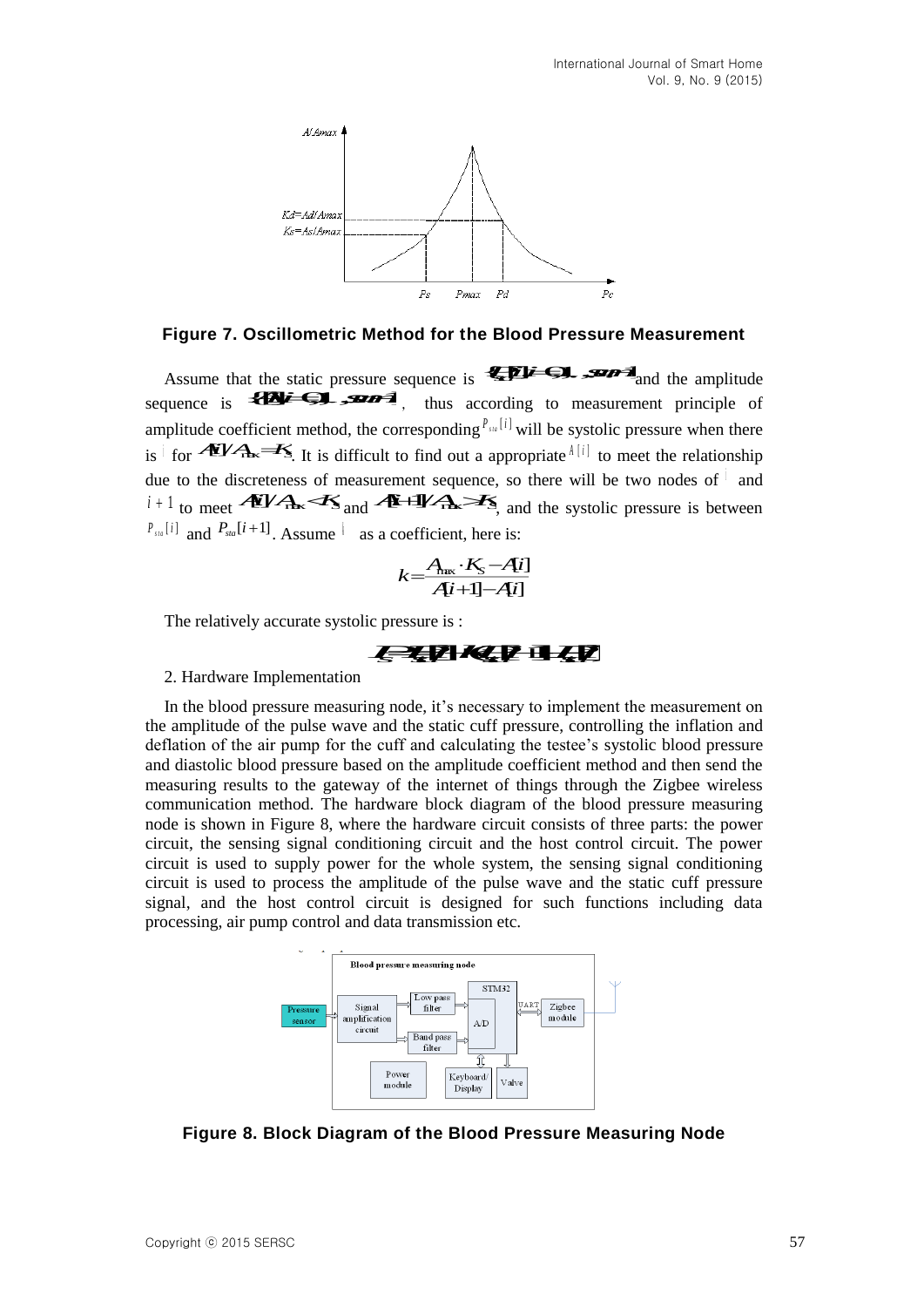The model number of the pressure sensor is MPX2050. In the small signal [amplification](http://dict.youdao.com/w/amplification/) [circuit,](http://dict.youdao.com/w/circuit/) it adopts the integrated [instrumentation](http://dict.youdao.com/w/instrumentation/) [amplifier](http://dict.youdao.com/w/amplifier/) AD620, which is user-friendly with high precision and low noise coefficient. The application of a resistance is able to realize the adjustment on the amplification factor of the [differential](http://dict.youdao.com/w/differential/) [signal.](http://dict.youdao.com/w/signal/) In this design, the amplification factor of the [amplification](http://dict.youdao.com/w/amplification/) [circuit](http://dict.youdao.com/w/circuit/) is 200.

After the amplification, the pressure signal will receive a static pressure value when it passes through the low-pass filter circuit, which is actually an active second-order lowpass filter with the [cut-off](http://dict.youdao.com/w/cut-off/) [frequency](http://dict.youdao.com/w/frequency/) set to be 0.5Hz to remove the alternating component in the pressure signal.

Acquire the pulse wave after the amplified pressure signal is filtrated in the band-pass filter, which is a an active second-order low-pass filter constructed with LM324 with the [centre](http://dict.youdao.com/w/center/) [frequency](http://dict.youdao.com/w/frequency/) at 1.5Hz, the [bandwidth](http://dict.youdao.com/w/bandwidth/) at 2Hz and the [amplification](http://dict.youdao.com/w/amplification/) [coefficient](http://dict.youdao.com/w/coefficient/) set to be 2.

Choose the STM32F103 chip produced by ST Company as the master controller. This chip that adopts the ARM Cortex-M3 CPU core is provided with a multichannel 12-bit AD converter. The static cuff pressure signal and the pulse wave signal will be sent directly to the STM32 chip for AD conversion and data processing after they're conditioned for amplification and filtration. Then the testee's SBP and DBP that have been worked out will be displayed on the LCD and send finally to the gateway of the internet of things after they're transmitted to the Zigbee module through the [serial](http://dict.youdao.com/w/serial/) [port.](http://dict.youdao.com/w/port/)

## **5. [Experimental](http://dict.youdao.com/w/experimental/) [Verification](http://dict.youdao.com/w/verification/)**

### **5.1. Experiment on the System Functions**

The experiment on the system functions will be conducted based on the server software design, the design of the wifi-Zigbee gateway and the design of the software for the terminal node and the smart phone for the purpose to verify the feasibility of the system. This experiment is conducted mainly to verify if the measuring data can be uploaded correctly from the equipments in the node device domain to the back-end server and if the gateway and the equipments in the node device domain can be displayed correctly in the background software and even if the software for the smart phone is able to receive the measuring data from the back-end server correctly.

Figure 9 is the screenshots for the data display in the backend server software. It reveals that the gateway ID and the Node ID can be displayed normally. Also the measuring data from the blood pressure measuring node can be displayed correctly and saved in the system.

| Node           | Statistics of blood pressure recording |            |          |               |             |
|----------------|----------------------------------------|------------|----------|---------------|-------------|
| Online node    | Time                                   | Gateway ID | Node ID  | High pressure | Low voltage |
| Blood pressure | $2014 - 09 - 10$                       | 10000000   | 10000000 | 129           | 79          |
| recording      | $2014 - 09 - 11$                       | 10000000   | 10000000 | 135           | 80          |
|                | $2014 - 09 - 12$                       | 10000000   | 10000000 | 132           | 85          |
|                | $2014 - 09 - 13$                       | 10000000   | 10000000 | 130           | 84          |
|                | $2014 - 09 - 14$                       | 10000000   | 10000000 | 139           | 83          |
|                | $2014 - 09 - 15$                       | 10000000   | 10000000 | 132           | 85          |

## **Figure 8. Data Display in the Server Software**

Figure 10 and 11 are the pictures of the mobile phone screen acquired when the APP software is running on the smart phone. Figure 10 shows the main interface for the running of software. In this interface, it's optional to choose review or control the node types. Figure 11 shows the data display of the blood pressure measuring node, indicating that the history of the blood pressure measurement can be reviewed by sliding the screen. Furthermore, the APP installed in the cell phone makes it possible to display intuitively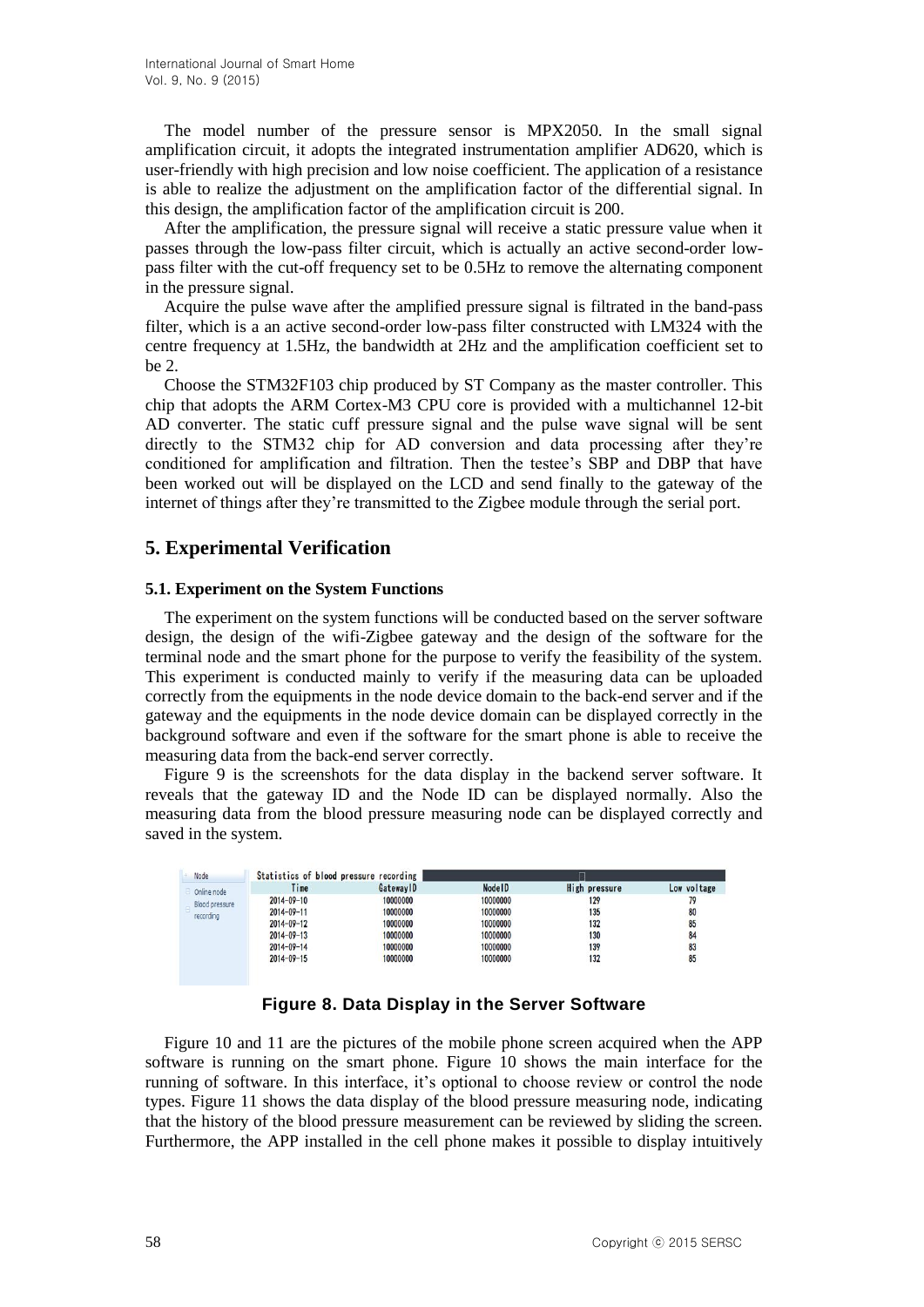the changes in the historical blood pressure measurement data through the following methods such as graph or histogram etc.



## **Figure 10. Main APP Interface**

| 2015-1-19 6:51:30 |            |
|-------------------|------------|
| High pressur<br>o | $116mm$ Hg |
| Low pressure      | 76mmHg     |
| Heart rate        | 73Bmp      |
| Time: 30seconds   |            |
| Test report       | Normal     |

**Figure 11. Display of Blood Pressure Data Fit**

#### **5.2. Experiment on the Precision of Blood Pressure Measuring Node**

In order to verify the measuring accuracy and the stability of the blood pressure measuring node, conduct [comparison](http://dict.youdao.com/w/comparison/) [validation](http://dict.youdao.com/w/validation/) according to such a test method, based on which the same tester will be measured with the medical electronic sphygmomanometer and the blood pressure measuring node at the same time. In the [contrast](http://dict.youdao.com/w/contrast/) [experiment,](http://dict.youdao.com/w/experiment/) the Omron automatic electronic sphygmomanometer HEM-7052 is adopted with the [verification](http://dict.youdao.com/w/verification/) [result](http://dict.youdao.com/w/result/) provided in Table 2. The test result shows that there's a certain deviation between the measuring results through the blood pressure measuring node and the Omron electronic sphygmomanometer. It's because that through the characteristic coefficient method, the pressure value is calculated based on the abundant sample data acquired in the A/D conversion. However such a sample in itself is featured with the characteristics of discretization. Moreover, the determination of the characteristic coefficient is subject to the further adjustment based on the measuring result. It won't come to an end until the measuring result is within the permissible range of error. What's more, the test result also shows that the blood pressure measuring node that is able to run stably, guarantees a good [data](http://dict.youdao.com/w/data/) [consistency.](http://dict.youdao.com/w/consistency/)

| <b>HEM-7052</b> |          |       | Blood pressure measuring node |          |       |
|-----------------|----------|-------|-------------------------------|----------|-------|
| Systol          | Diasto   | Heart | Systoli                       | Diastol  | Heart |
| 1C              | lic      | rate  | c pressure                    | 1C       | rate  |
| pressure        | pressure |       | mmHg                          | pressure |       |
| mmHg            | mmHg     |       |                               | $mm$ Hg  |       |

| <b>Table 2. Test Results</b> |
|------------------------------|
|------------------------------|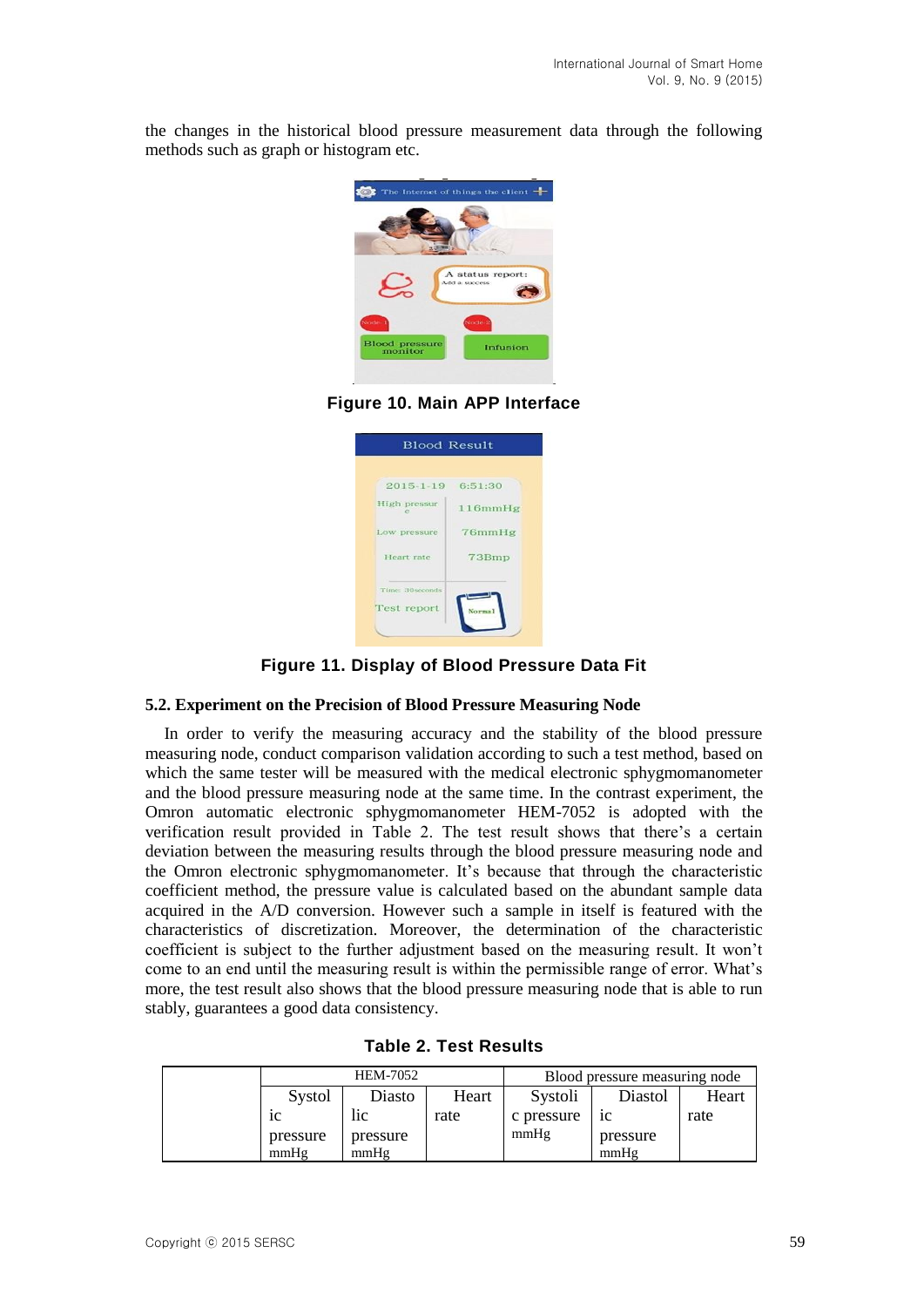| Subject | 122 | 76 | 67 | 118 | 74 | 68 |
|---------|-----|----|----|-----|----|----|
| Α       | 120 | 79 | 70 | 117 | 80 | 72 |
|         | 119 | 80 | 71 | 121 | 84 | 72 |
| Subject | 136 | 89 | 75 | 131 | 85 | 75 |
| В       | 139 | 87 | 77 | 133 | 85 | 78 |
|         | 140 | 89 | 77 | 137 | 88 | 77 |
| Subject | 120 | 69 | 64 | 113 | 63 | 65 |
|         | 116 | 72 | 66 | 112 | 60 | 65 |
|         | 112 | 70 | 68 | 115 | 68 | 69 |

#### **6. Conclusions**

On the basis of the optimization of the layered architecture of the existing internet of things, this paper designs an internet of things-based home healthcare manage system, building a backend server for the system, designing a wifi-Zigbee gateway for the internet of things and determining the communication flows and data packet format for the different domains of the system. Also this paper has designed a prototype for the blood pressure measuring node, which is covered in the node device domain and has been successfully connected to the internet of things system in addition to the programming of APP software for smart phones. The experiment on the system functions has verified the feasibility and reliability of this system. Moreover, since this system is with open architecture, then both of the communication protocol and the hardware platform are featured with strong scalability, based on which such smart home applications that are more user-friendly and able to provide more functions, can be developed.

#### **Acknowledgements**

The work of this paper was supported by Hebei North University (No.Q2014005, No.ZD201301,No.Q2014002,No.Q2014008),the Education Department of Hebei Province (No.QN2014182) and the Science and Technology Department of Hebei Province (No. 15217747 D).

#### **References**

- [1] A. R. Devidas, T. S. Subeesh and M.V. Ramesh, "Design and implementation of user interactive wireless smart home energy management system, in 2013 2nd International Conference on Advances in Computing, Communications and Informatics", ICACCI 2013, Mysore, India, IEEE Computer Society, **(2013)** August 22-25.
- [2] M. Mao,Y. Jiang and Z. Chen, "The design of household appliances controller in smart home in 2012 3rd International Conference on Applied Mechanics and Mechanical Engineering, ICAMME **(2012)** November 14-15, Macau, China.
- [3] T. A. Pearson, G. A. Mensah and R. W. Alexander, "Markers of Inflammation and Cardiovascular Disease, Application to Clinical and Public Health Practice", A Statement for Healthcare Professionals from the Centers for Disease Control and Prevention and the America Heart Association, Circulation, vol. 107, no. 3, **(2003)**, pp. 499-511.
- [4] W. Chen, T. Kobayashi, S. Ichikawa, Y. Takeuchi, T. Togawa, "Continuous estimation of systolic blood pressure using the pulse arrival time and intermittent calibration", Medical and Biological Engineering and Computing, vol. 5, **(2000)**, pp. 569-576.
- [5] M. Weiser, "The computer for the 21st century, SIGMOBILE Mob Comput Commun, rev. 3, **(1999)**, pp. 3-11.
- [6] D. Guinard and V. Trifa, "Towards the web of things, Web mash ups for embedded devices ,in Workshop on Mash ups, Enterprise Mash ups and Lightweight Composition on the Web (MEM 2009)", in proceedings of WWW (International World Wide Web Conferences), **(2009),** Madrid, Spain.
- [7] G. Qingchao, L. Guangming, P. Yong, "Design and Implementation of Smart Home System Based on ZigBee Technology", International Journal of Smart Home, vol. 8, no. 6, **(2014)**, pp. 143-156.
- [8] N. Baker, "ZigBee and Bluetooth strengths and weaknesses for industrial applications", Computing & Control Engineering Journal, vol. 16, **(2005)**, pp. 20-25.
- [9] D. Yan and Z. Dan, "ZigBee-based smart home system design, Proceedings of International Conference on Advanced Computer Theory and Engineering, **(2010)** August 20-22, Chengdu, China.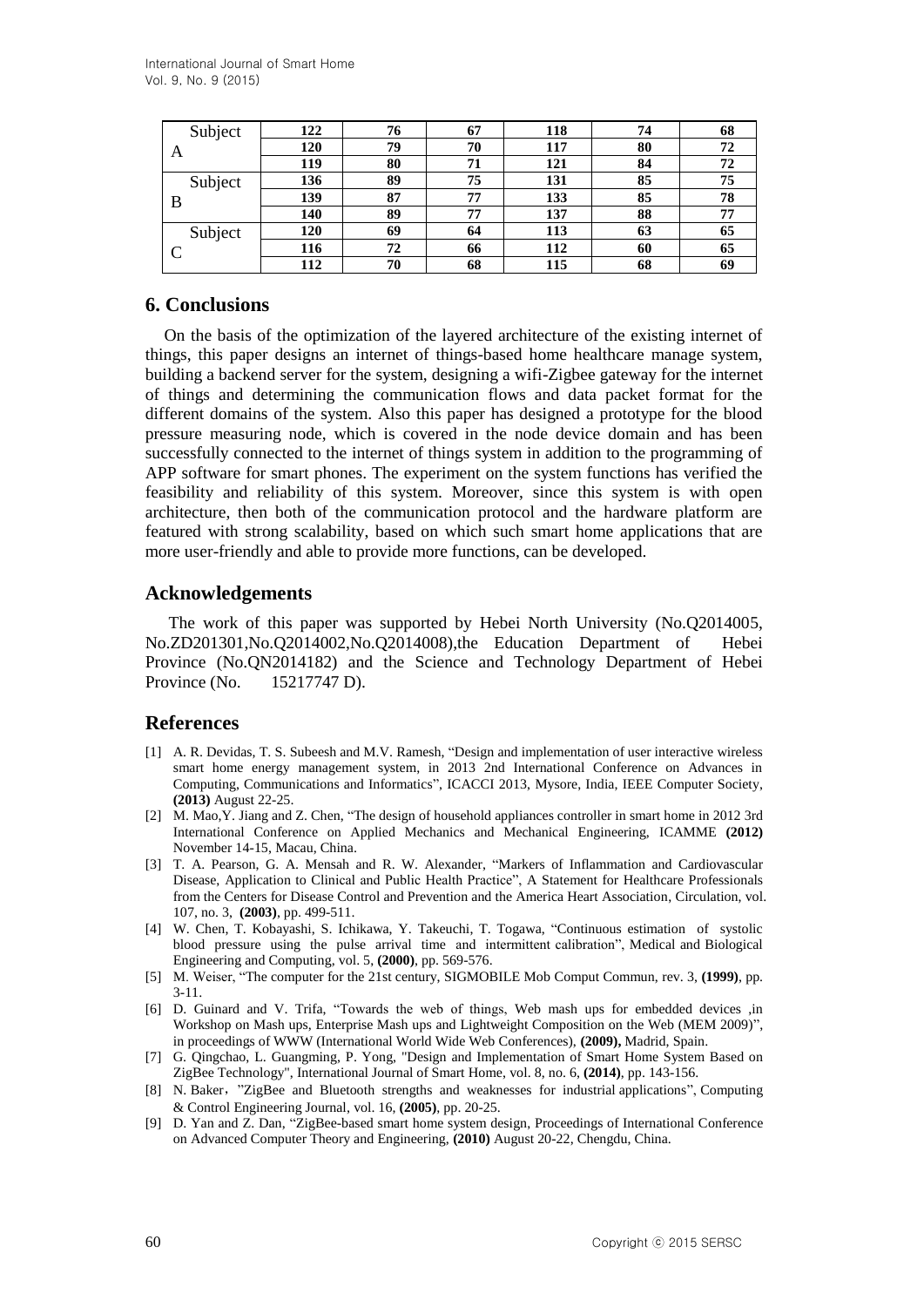- [10] G. Mingming and S. Liangshan, "The Design of Wireless Smart Home System based on ZigBee IACSIT proceedings of 2010 3rd International Conference on Computer and Electrical Engineering", (**2010)**.
- [11] G. Xiang and Z. Li, "Research and design of smart home system based on ZigBee technology", Proceedings of International Conference on Artificial Intelligence and Computational Intelligence, **(2010)** October 23-24, Sanya, China.
- [12] L. Shing-Hong, W. Jia-Jung and C. Da-Chuan, "Non-invasive determination of instantaneous brachial blood flow using the oscillometric method" Biomedizinische Technik, vol. 8, **(2009)**, pp. 171-177.
- [13] J. J. Teiichiro, "Oscillometric blood pressure measurement, the methodology, some observations, and suggestions", Biomedical Instrumentation and Technology, vol. 3, **(2008)**, pp. 237-241.

### **Authors**



**Benzhen Guo**, a lecturer in the School of Information Science and Engineering, Hebei North University, China. His research interests are in the field of medical information and internet of things.



**BeiBei Dong**, a lecturer in the School of Information Science and Engineering, Hebei North University, China. His research interests are in the internet of things.



**Xiao Zhang**,a Professor in the School of Information Science and Engineering, Hebei North University, China. His research interests are in the field of medical information and internet of things.



**Jingjing Yang**, a lecturer in the School of Information Science and Engineering, Hebei North University, China. Her research interests are in the field of computer technology and internet of things.



**Zhihui Wang**,a lecturer in the School of Information Science and Engineering, Hebei North University, China. His research interests are in the field of computer technology and internet of things.